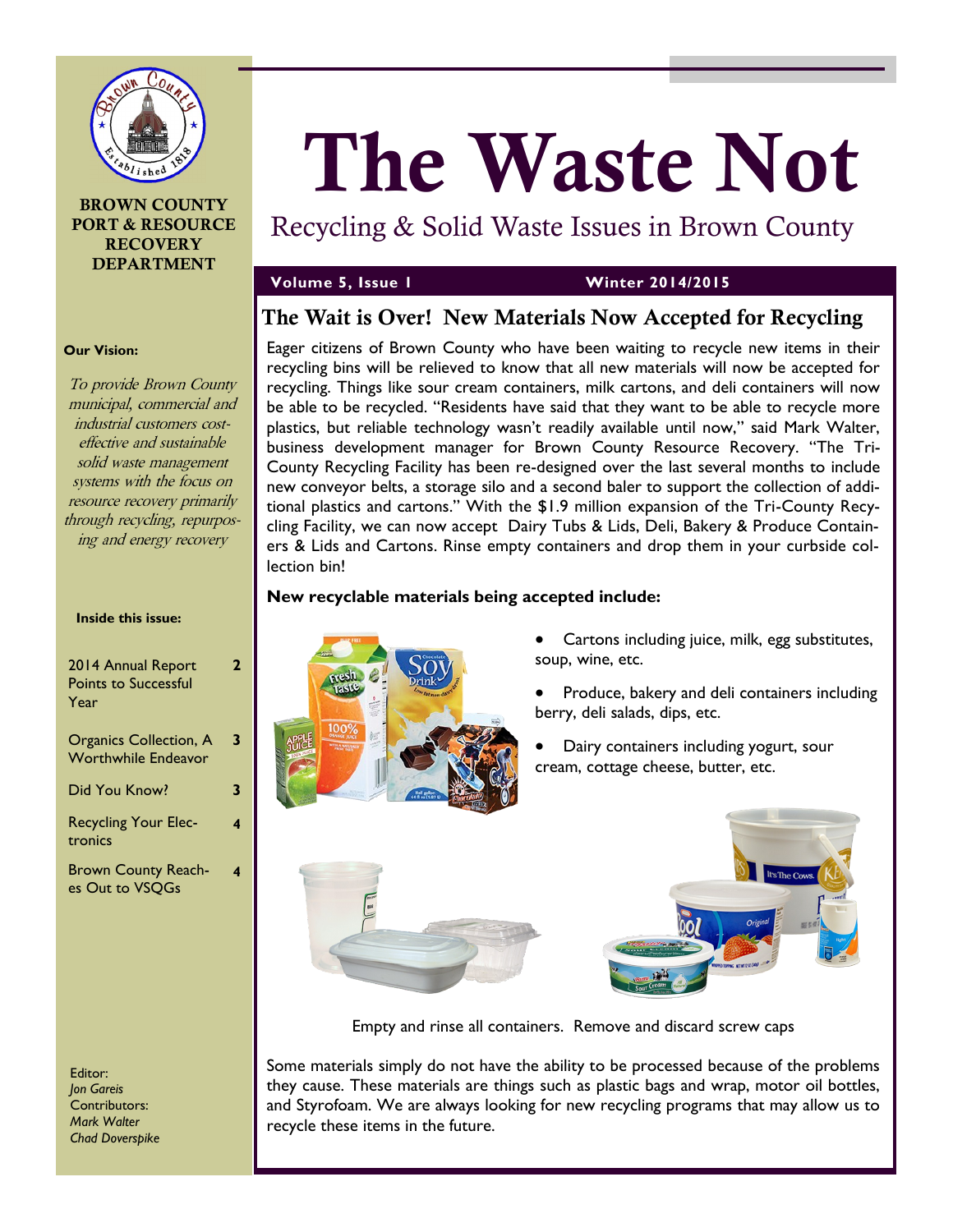# **2014 Annual Report Points to Successful Year**

Brown County Port & Resource Recovery had another great year in 2014 based on the progress we made towards achieving our strategic plan vision and goals. The Department is focused on providing effective solid waste management services, and excellent customer service with a focus on resource recovery. Our vision was updated in 2014 to better reflect our efforts to recycle, repurpose and recover waste whenever possible in order to create better, more efficient and environmentally-friendly programs that are available to all Brown County residents. The Department constantly looks for more efficient ways to manage solid waste that make economic and environmental sense; the *2014 Annual Report* reflects the success of the Department's efforts.

Notable achievements in 2014 include:

- $\bullet$  Increased refuse collection by 8.4% from 2013.
- Increased alternative daily cover by 11% from 2013.
- Received more than 26,000 tons of recyclables from Brown County residents and businesses with more than \$347,000 returned to customers as a recycling rebate
- Produced 4,854,557 kW of electricity at the East Landfill Gas-to-Energy facility.
- Safely disposed of or reused more than 720,000 pounds of hazardous materials from 7,300 residential and business sources.

Additional goals that the Port & Resource Recovery realized during 2014 include:



- Re-engineer future South Landfill/Design Resource Recovery Park Working to re-engineer the future South Landfill incorporating the concepts of a Resource Recovery Park for economically redirecting the amount of waste going to landfills and turning it into marketable, saleable materials.
- **BOW Compactor at Brown County Recycling Transfer Station** A new compactor and building expansion indicated annual savings of \$105,000 per year. Construction is expected to cost \$525,000 and will be completed by July 2015.
- **BOW Waste Diversion Technology Committee** BOW Waste Technology Committee was established in May 2014 to review emerging solid waste diversion technologies A summary report of current waste technologies was completed in 2014 with a focus on anaerobic digestion.
- Research drop-off organic recycling program and determine the feasibility of implementation in Brown County Implementation of an organics drop-off program began in November 2014 with facilities at the solid waste transfer station and recycling transfer station. More than 70 households are currently participating.
- Partner with UW-Extension on conducting research review of best practices in educational campaigns to promote recycling using several city of Green Bay routes A recyclable waste sort was conducted in May 2014 and a follow-up recyclable waste sort will be done in 2015 from the same neighborhood routes to determine the impact of recycling education on recycling rates.
- VSQG Growth

Added 25 new Very Small Quantity Generators (VSQGs) to the customer base while continuing to assess the demand and viability of offering a pick-up service to VSQG customers.

**BOW Single Stream Recycling Facility Expansion** 

Installed a second baler and additional sorting equipment and storage hopper at BOW Single Stream Recycling Facility that will better the facility's performance while expanding collection of all plastics bottles, tubs and containers as well as aseptic packaging. Expanded the BOW Single Stream Recycling Facility to include a second baler and additional sorting equipment. Plastic tubs and containers will now be easier to collect.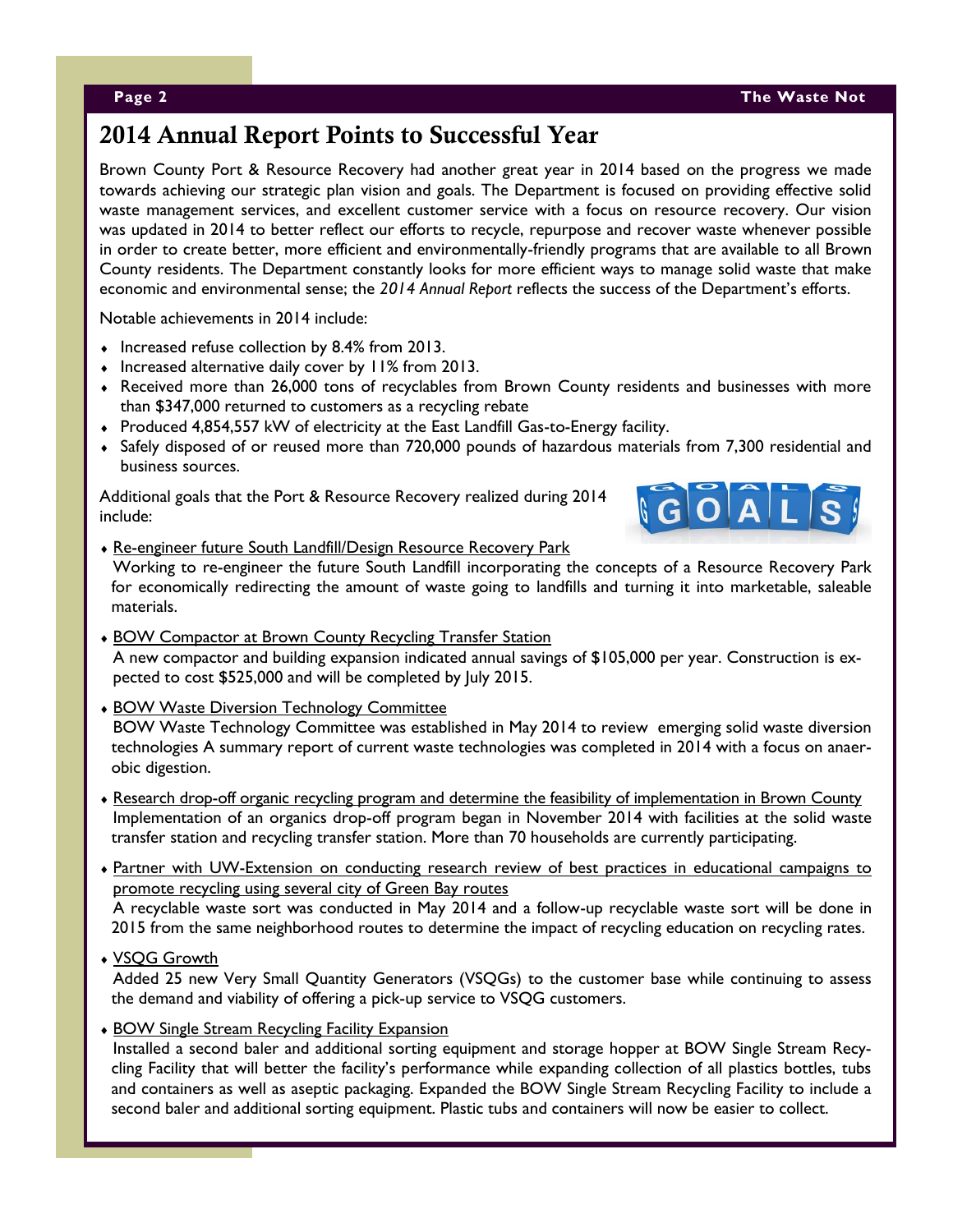## **Volume 5, Issue 1 Page 3**

## **Organics Collection, A Worthwhile Endeavor**

Our Food Waste and Organics Drop-Off Program continues to be a success with more than 70 households now participating representing more than 160 individuals who bring us their food and other organic waste. We have had almost three months of collections. Both of our sites have seen an increase in drop-offs especially over the holidays. Nearly 2,500 pounds of material have been collected since November 4th of last year.

Please encourage your friends and neighbors to participate in the pilot program. This program is important both as a means of gathering data in order to help us determine the need for additional sites and options as well as a

great way to educate people about the need to reduce food waste. Food waste and other organic materials represent nearly 25% of the waste stream.

If you are interested in participating, all of the information on our program can be found on our webpage – [www.browncountyrecycling.org/organics.](http://www.browncountyrecycling.org/organics) Our website has a list of local retailers who carry certified compostable bags as well as a link to a website for bags and containers that are available online if you are interested. While you do not have to use biodegradable bags, we suggest it as a means of keeping things cleaner both at

home and at our drop-off sites. Check the 'Compostable Products' link off the Food [Waste/Organics](http://www.browncountyrecycling.org/food-wasteorganics) page. If you find other stores that sell certified compostable bags, please let us know.

To help with home separation efforts, we have created a set of labels that that you can use to identify the different bins that you may be using in your home. They are designed to fit 2 to a page and identify "Food Waste", "Trash" and "Recycling" so that your family and guests will know which is the appropriate bin for each type of waste.

Commonly asked questions from our participants:

## *1. Is tissue paper accepted in the compost bin?*

Tissue paper is accepted if it is does not contain any plastics or metal pieces (think sparkles). Since tissue paper cannot be recycled in your curbside bin, it is a great addition to our composting program. The paper fibers in tissue paper are too small to be made into new paper but they break down readily in a compost facility.

## *2. What do you mean by "organic"?*

A number of people have expressed some confusion about the term "Organic" when we are talking about this program. For the purposes of our program, "organic" means any material that is derived from living organisms (i.e. organic matter) as opposed to "inorganic" material that would include rocks, stones, plastics, etc. "Organic" food products are those foods that are grown or raised without chemicals. We happily accept both types of organic food waste.

## *Did You Know?*

- A compost bin and pitchfork are the only materials needed to have a successful compost pile.
- Nut shells, eggshells, tea bags and coffee grounds can all be used for composting.
- 40 million tons of yard clippings end up in landfills that could be used for composting.



be loyal to your soil. International Compost Awareness Week May 3rd-9th, 2015